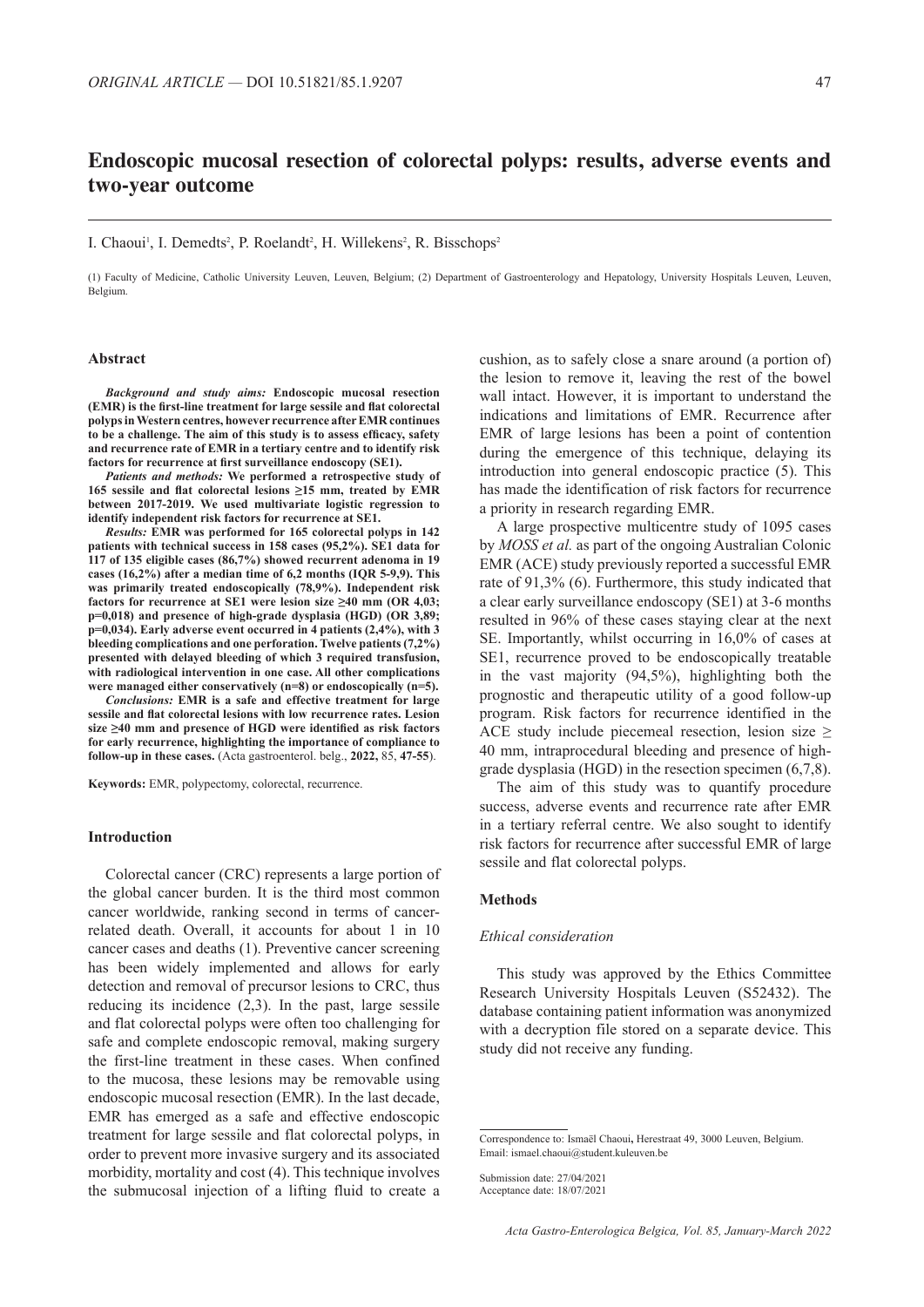## *Study design*

In this retrospective study, data was collected from 167 consecutive patients referred for EMR of 193 polyps in University Hospitals Leuven between October 1, 2017 and October 1, 2019. Polyps meeting inclusion criteria were located in the colon, non-pedunculated and  $\geq 15$ mm in size. Patients with any of the following conditions were excluded from the study: active colorectal malignancy or history of colorectal cancer within 2 years of the procedure, inflammatory bowel disease or genetic conditions such as familial adenomatous polyposis and Lynch Syndrome. One hundred and fortythree patients, corresponding with 166 polyps, remained after application of inclusion and exclusion criteria. A database with the clinical, endoscopic and histological data was constructed based on electronic medical records and endoscopic imaging, when available.

## *Outcome measures*

The primary outcome measures of this study were procedure success and the rate of polyp recurrence during first follow-up colonoscopy. The secondary endpoints were to identify risk factors associated with polyp recurrence and the rate of adverse events after EMR.

#### *Procedure*s

All patients received PEG-based bowel preparation. In accordance with current guidelines, anticoagulants were discontinued before the procedure and patients with a high thrombotic risk received bridging therapy with LMWH. Antiplatelet therapy was either discontinued completely or continued solely with aspirin in the presence of a high thrombotic risk (9). All procedures were performed under sedation (midazolam + pethidine or propofol). We started with a complete inspection of the bowel with white light, followed by appraisal of the individual polyps' appearance. Polyps with a high suspicion of submucosal invasion were biopsied and referred for surgery after histological analysis. The diameter of the individual lesions was visually determined before resection by an experienced endoscopist, and polyps were resected using the lift and snare method. First, a solution was injected, consisting of a mixture of saline, indigocarmine or methylene blue in order to facilitate identification of the lesion margins during resection. Dilute adrenaline (1:100 000) was sometimes added to the lifting fluid to decrease bleeding during the procedure (10). Consequently, a submucosal cushion was created in order to safely remove a portion of mucosa without perforation of the bowel (11). Using a snare, the adenomatous tissue was resected until complete excision, either en bloc or in piecemeal, depending upon size and lifting type. When necessary, added measures to achieve haemostasis or prophylactic measures for bleeding were applied before

the procedure was terminated. Prophylactic clip closure of the mucosal defect was not employed. Technical success was defined as complete absence of polyp tissue after careful inspection of the post-EMR defect and margin, as recommended in the ESGE clinical guidelines (12). Patients were observed in the day clinic and were generally discharged on the evening of the procedure. All endoscopic procedures were performed or supervised by experienced gastroenterologists.

# *Adverse events*

We defined adverse event as any complication related to the EMR procedure, such as bleeding or perforation, that prolonged hospitalization or resulted in unplanned readmission within 30 days of discharge, transfusion requirement or death. An early adverse event was defined as any complication associated with the EMR occurring on the day of the procedure, whereas late complications were defined as those occurring beyond this time period.

## *Follow-up*

Patient follow-up was planned either in UZ Leuven or by the experienced referring endoscopist, based on histological findings, co-morbidity and age. For these reasons some patients did not undergo a follow-up colonoscopy before the end of the study. During followup, the EMR scar was evaluated using white-light and narrow-band imaging to identify recurrence (13). We defined recurrence as visible presence of adenomatous tissue at the EMR site during surveillance endoscopy. When in doubt, biopsies of the EMR scar were taken to confirm the absence of histological recurrence. If present and possible, recurrence was treated immediately using either polypectomy or with a re-EMR, depending on size and morphology of the lesion. Otherwise, the lesion was biopsied to determine further course of action. Detailed reports of the executed follow-up were requested for patients who did not undergo follow-up in our tertiary centre. Recurrence rates were assessed until October 2020.

## *Statistical analysis*

Statistical analysis was conducted using SPSS (Statistical Package for the Social Sciences 26; SPSS Inc, Chicago, Ill, USA). Descriptive statistics are reported using median and interquartile range (IQR) for continuous variables with a skewed distribution. Categoric variables are expressed as frequencies accompanied by the proportions of non-missing cases. Univariate analysis was performed using the chi-square test or Fisher's exact test for comparison of categorical data. Variables that rendered a P value  $\leq 0.1$  in this analysis were selected as independent predictors for a multivariate analysis, using binomial logistic regression to identify endoscopic and clinical risk factors for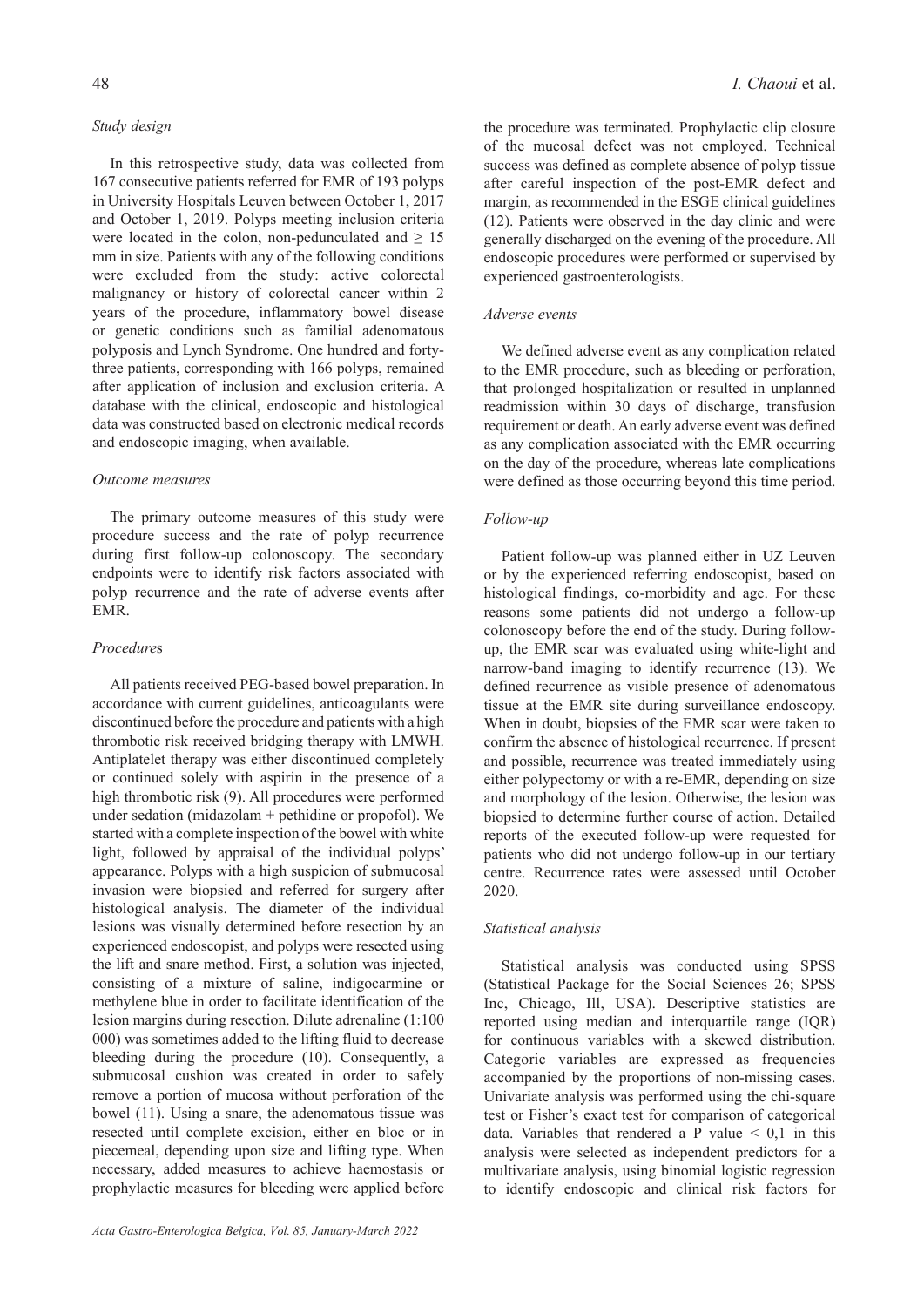recurrence at SE1. All P values were two-tailed and P values < .05 were regarded as statistically significant.

## **Results**

## *Clinicopathological and endoscopic characteristics*

A total of 143 consecutive patients were referred for EMR of 166 polyps between October 1, 2017 and October 1, 2019 in UZ Leuven and were included in this retrospective study. Baseline clinicopathological characteristics and endoscopic findings at the time of EMR are presented in Table 1. Median patient age was 68 years (IQR 62-74, range 39-87 years). The maleto-female ratio was 1,04. Polyps were most commonly located in the caecum (28,3%) and the majority measured 20-29 mm (40,4%) with a median polyp size of 25 mm (IQR 20-35). Polyp inclusion, procedure success and follow-up are represented in Figure 2. EMR was not attempted in one case due to high suspicion of submucosal invasion based on endoscopic appearance. This patient was referred for surgery. Resection was attempted for the remaining 165 polyps (Figure 1), of which  $7(4.2\%)$ were subsequently referred for surgery. In 2 cases due



Figure 1. — Piecemeal EMR of a caecal polyp. (A) Flat caecal polyp, IIa measuring 40 mm before lifting. (B) Complete lifting after submucosal injection using indigo carmine dye. (C) Resection ulcer after piecemeal EMR. Oozing and visible vessel are apparent in the ulcer floor, persisting after soft coagulation. (D) Endoscopic haemostasis using one hemoclip.

to non-lifting after submucosal injection and in 5 cases because complete resection was not technically possible. EMR characteristics are presented in Table 2. Complete resection was successfully achieved in the remaining 158 cases (95,2%).

## *Recurrence at SE1*

Among the 158 successful cases, 141 were eligible for follow-up (Figure 2) and SE1 data was available in 117  $(83,0\%)$ . Follow-up was not yet due in 6 cases  $(4,3\%)$ and due but still unavailable at the time of the study in

Table 1. — **Baseline characteristics of patients and polyps**

| Characteristic                       | Number of patients              |  |  |  |
|--------------------------------------|---------------------------------|--|--|--|
|                                      | $(n = 143)$                     |  |  |  |
|                                      | Number of polyps<br>$(n = 166)$ |  |  |  |
| Age, years                           |                                 |  |  |  |
| Median (IQR)                         | 68 (62-74)                      |  |  |  |
| Range                                | 39-87                           |  |  |  |
| Male, n (%)                          | 73 (51,0%)                      |  |  |  |
| Antithrombotic drugs, n (%)          |                                 |  |  |  |
| Anticoagulant drugs                  | 29 (20,3%)                      |  |  |  |
| Antiplatelet drugs                   | 25 (17,5%)                      |  |  |  |
| Anesthesia, n (%)                    |                                 |  |  |  |
| Sedation                             | 113 (80,1%)                     |  |  |  |
| General anesthesia                   | 28 (19,9%)                      |  |  |  |
|                                      |                                 |  |  |  |
| Polyp size, mm<br>Median (IQR)       |                                 |  |  |  |
|                                      | $25(20-35)$                     |  |  |  |
| Range<br>Polyp location, n (%)       | 15-70                           |  |  |  |
| Caecum                               | 42 (28,3%)                      |  |  |  |
| Ascending colon                      |                                 |  |  |  |
| Hepatic flexure and transverse colon | 37 (22,3%)                      |  |  |  |
| Splenic flexure and descending colon | $25(15,0\%)$                    |  |  |  |
|                                      | $15(9,0\%)$                     |  |  |  |
| Sigmoid colon                        | 22 (13,3%)                      |  |  |  |
| Rectum                               | $25(15,1\%)$                    |  |  |  |
| Morphology, n (%)                    |                                 |  |  |  |
| Granular                             | 83 (50,0%)                      |  |  |  |
| Nongranular                          | 77 (46,4%)                      |  |  |  |
| Mixed                                | $6(3,6\%)$                      |  |  |  |
| Paris classification, n (%)          |                                 |  |  |  |
| $0-IIa$                              | 70 (42,2%)                      |  |  |  |
| $0-Is$                               | $14(8,4\%)$                     |  |  |  |
| $0$ -IIa-Is                          | 40 (24,1%)                      |  |  |  |
| $0$ -IIa-IIb                         | $8(4,8\%)$                      |  |  |  |
| $0$ -IIa-IIc                         | $15(9,0\%)$                     |  |  |  |
| $0$ -IIb                             | $7(4,2\%)$                      |  |  |  |
| Other                                | 11(6,7%)                        |  |  |  |
| Kudo classification, n (%)           |                                 |  |  |  |
| Kudo I & II                          | $30(18,1\%)$                    |  |  |  |
| Kudo IIIs & IIIL                     | 58 (34,9%)                      |  |  |  |
| Kudo III-IV                          | $35(21,1\%)$                    |  |  |  |
| Kudo IV                              | 21 (12,7%)                      |  |  |  |
| Kudo V                               | $5(3,0\%)$                      |  |  |  |
| Mixed                                | $6(3,6\%)$                      |  |  |  |
| Unable to classify                   | $11(6,6\%)$                     |  |  |  |
| Histology, n (%)                     |                                 |  |  |  |
| Tubular adenoma                      | 71 (42,8%)                      |  |  |  |
| Tubulovillous adenoma                | 46 (27,7%)                      |  |  |  |
| Sessile serrated polyp               | 29 (17,5%)                      |  |  |  |
| Mixed polyp histology                | $9(5,4\%)$                      |  |  |  |
| Adenocarcinoma                       | $6(3,6\%)$                      |  |  |  |
| Other                                | $3(1,8\%)$                      |  |  |  |

18 cases (12,8%). The median follow-up period after EMR was 6,2 months (IQR 5,0-9,9 months). Recurrent adenomatous tissue was detected in 19 cases (16,2%, confirmed with biopsy in 14 cases), with possibility for immediate endoscopic resection in 15 cases (polypectomy:  $n = 7$ ; EMR:  $n = 6$ ; biopsy avulsion:  $n = 2$ ). Three patients underwent surgery because endoscopic treatment was deemed technically impossible due to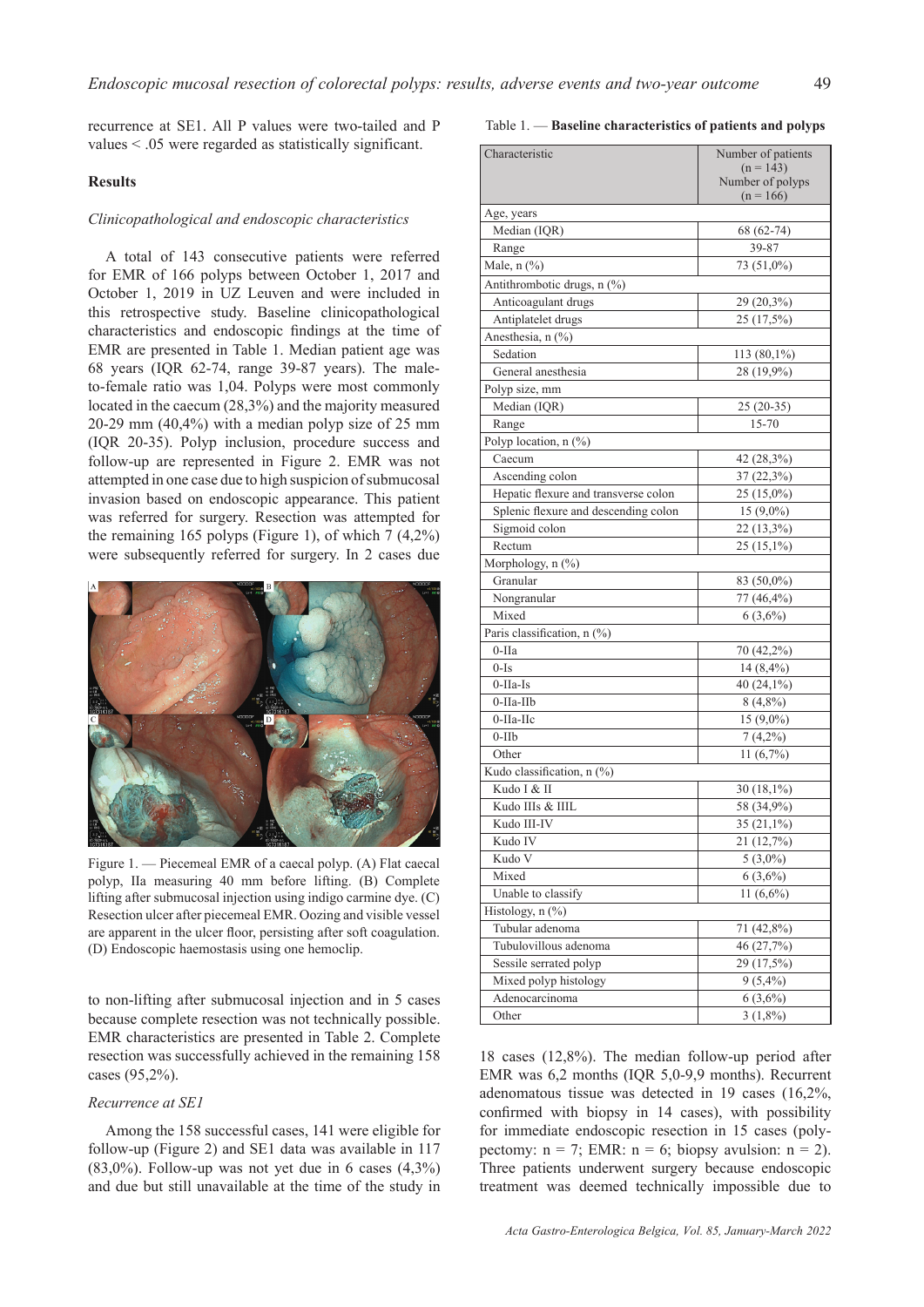Table 2. — **EMR characteristics**

| Characteristic                 | Number of cases ( $n = 165$ ) |
|--------------------------------|-------------------------------|
| <b>EMR</b> technique           |                               |
| Piecemeal                      | 104 (88,9%)                   |
| En bloc                        | $13(11,1\%)$                  |
| Lifting type                   |                               |
| Complete                       | 158 (95,8%)                   |
| Incomplete                     | $5(3,0\%)$                    |
| Non-lifting                    | $2(1,2\%)$                    |
| Additional ablation            |                               |
| Yes                            | 20(12,7%)                     |
| No                             | 138 (87,3%)                   |
| Early adverse event, $n$ (%)   |                               |
| Bleeding                       | $3(1,8\%)$                    |
| Perforation                    | $1(0.6\%)$                    |
| Late adverse event, $n$ $(\%)$ |                               |
| Bleeding                       | $12(7,3\%)$                   |

## *Risk factors for early recurrence*

Results of univariate and multivariate analyses of independent risk factors and the numbers for each variable are respectively presented in Table 3 and Table 4. Univariate analysis showed that lesion size  $\geq$  40 mm ( $p = 0.006$ ) and  $\geq 30$  mm ( $p = 0.021$ ), occurrence of delayed bleeding  $(p = 0.037)$  and presence of HGD  $(p = 0.017)$  were found to be significantly associated with polyp recurrence at SE1. In a multivariate logistic regression analysis, lesion size  $\geq$  40 mm (p = 0,018) and presence of HGD (0,034) remained independent risk factors associated with polyp recurrence at SE1. This data suggests that polyps  $\geq 40$  mm and polyps with HGD were respectively 4,03 (95% CI 1,27-12,76) and 3,89 times (95% CI 1,67-13,15) times more likely to



Figure 2. — Flowchart of patient and lesion selection. Lesions referred for surgery were excluded from the analysis. Surveillance endoscopy 1 (SE1) and 2 (SE2) were not available for all included lesions. Abbreviations: EMR: endoscopic mucosal resection; CRC: colorectal carcinoma; FAP: Familial Adenomatous Polyposis; SMIC: submucosal invasive cancer; SE1: first surveillance endoscopy; SE2: second surveillance endoscopy.

underlying fibrosis and instable position. The remaining patient elected a conservative approach due to age and comorbidity. Of the 117 cases for which SE1 was available, the EMR site remained free of recurrence in 98 (83,8%).

exhibit recurrence. The significant association between recurrence and polyp size  $\geq$  30 mm or delayed bleeding was not carried over in the multivariate analysis.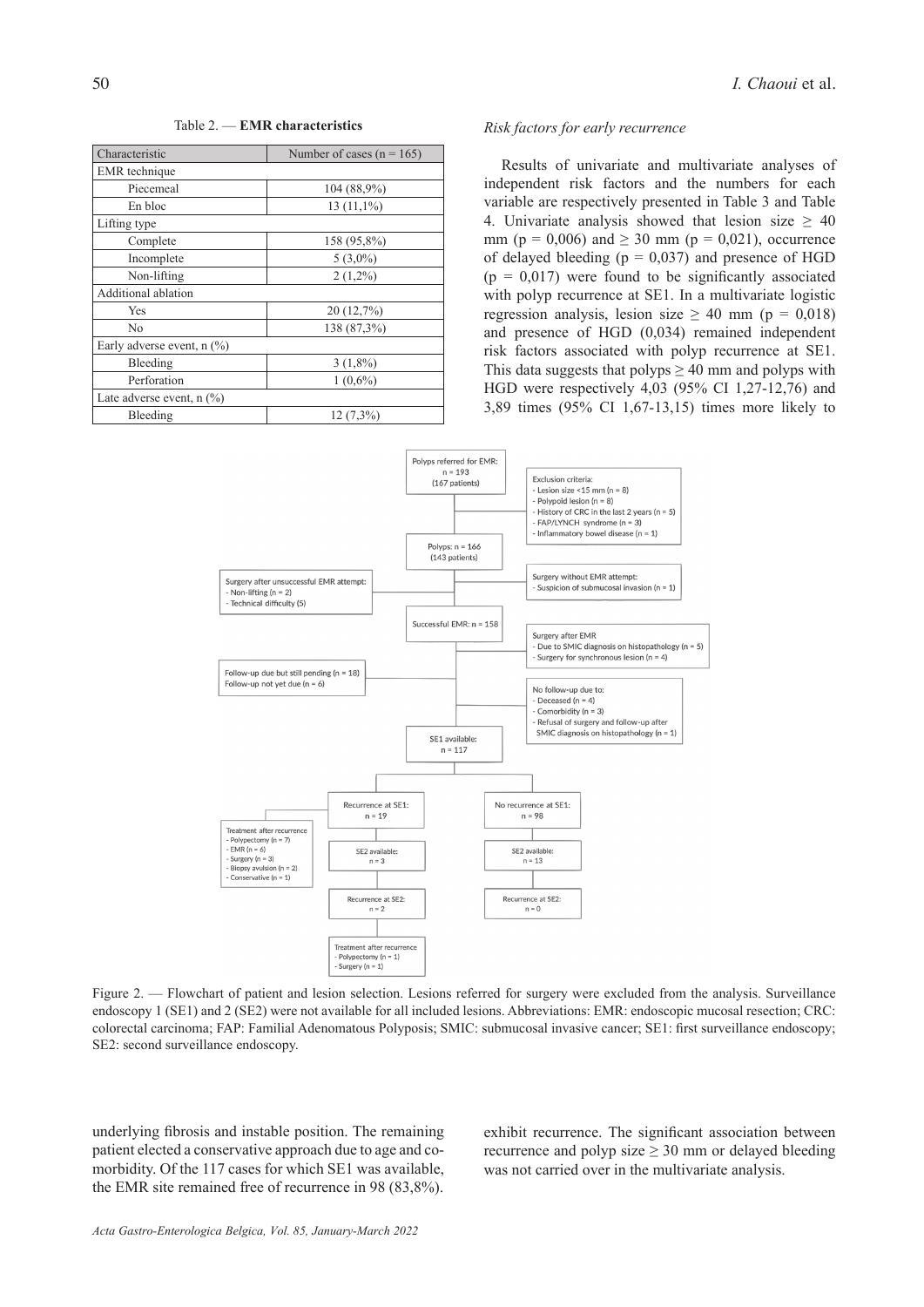|                                | Recurrence at SE1      |                           |         |  |  |
|--------------------------------|------------------------|---------------------------|---------|--|--|
| Variable                       | No<br>$n = 98$         | Yes<br>$n = 19$           | P value |  |  |
| Age, years, median (IQR)       | 68,0(9,9)              | 68,0 (7,3)                | 0,336   |  |  |
| Gender, n (%)                  |                        |                           |         |  |  |
| Male                           | 50 (79,4%)             | 13 (20,6%)                | 0,211   |  |  |
| Female                         | 48 (88,9%)             | $6(11,1\%)$               | 0,459   |  |  |
| Antithrombotic drugs, n (%)    |                        |                           |         |  |  |
| Anticoagulant drugs            | 20 (87,0%)             | $3(13,0\%)$               |         |  |  |
| Antiplatelet drugs             | $17(77,3\%)$           | 5(22,7%)                  |         |  |  |
| Polyp size, n (%)              |                        |                           |         |  |  |
| $\frac{1}{540}$ mm             | 85 (88,5%)             | $11(11,5\%)$              | 0,006   |  |  |
| $\geq 40$ mm                   | 13 (61,9%)             | $8(38,1\%)$               |         |  |  |
| $<$ 30 mm                      | 61 $(91,0\%)$          | $6(9,0\%)$                | 0,021   |  |  |
| $\geq$ 30 mm                   | 37 (74,0%)             | 13 (26,0%)                |         |  |  |
| $<$ 20 mm                      | 17 (89,5%)             | $2(10,5\%)$               | 0,735   |  |  |
| $\geq 20$ mm                   | 81 (82,7%)             | $17(17,3\%)$              | 0,176   |  |  |
| Polyp location, n (%)          |                        |                           |         |  |  |
| Left side of colon             | 34 (91,9%)             | $3(8,1\%)$                |         |  |  |
| Right side of colon *          | $64(80,0\%)$           | $16(20,0\%)$              | 1,000   |  |  |
| Morphology, n (%)              |                        |                           |         |  |  |
| Granular                       | 52 (83,9%)             | $10(16,1\%)$              |         |  |  |
| Nongranular                    | 42 (82,4%)             | 9(17,6%)                  |         |  |  |
| Mixed                          | $4(100\%)$             | $0(0\%)$                  | 0,203   |  |  |
| Paris classification, n (%)    |                        |                           |         |  |  |
| $0-IIa$                        | 44 (84,6%)             | 8 (15,4%)                 |         |  |  |
| $0-Is$                         | $7(100\%)$             | $0(0\%)$                  |         |  |  |
| $0$ -IIa-Is                    | 20 (71,4%)             | $8(28,6\%)$               |         |  |  |
| Other                          | 26 (89,7%)             | $3(10,3\%)$               | 0,521   |  |  |
| Kudo classification, n (%)     |                        |                           |         |  |  |
| Kudo I & II                    | 21 (87,5%)             | $3(12,5\%)$               |         |  |  |
| Kudo IIIs & IIIL               | 30 (81,1%)             | $7(18,9\%)$               |         |  |  |
| Kudo III-IV                    |                        | $5(16,1\%)$               |         |  |  |
| Kudo IV                        | 26 (83,9%)             |                           |         |  |  |
| Kudo V                         | 13 (86,7%)<br>$0(0\%)$ | $2(13,3\%)$<br>$1(100\%)$ |         |  |  |
| Other                          | $1(100\%)$             | $0(0\%)$                  | 0.984   |  |  |
| Histology, n (%)               |                        |                           |         |  |  |
| Tubular adenoma                |                        |                           |         |  |  |
|                                | 42 (85,7%)             | $9(14,3\%)$               |         |  |  |
| Tubulovillous adenoma          | 29 (82,6%)             | $6(17, 4\%)$              |         |  |  |
| Sessile serrated adenoma/polyp | 20 (87,0%)             | $3(13,0\%)$               |         |  |  |
| Mixed                          | 7(87,5%)               | $1(12,5\%)$               | 0,017   |  |  |
| Grade of dysplasia             |                        |                           |         |  |  |
| Low grade of dysplasia         | 88 (87,1%)             | 13 (12,9%)                |         |  |  |
| High grade of dysplasia        | $9(60,0\%)$            | $6(40,0\%)$               | 1,000   |  |  |
| Early adverse event, n (%)     |                        |                           |         |  |  |
| Yes                            | $4(100\%)$             | $0(0\%)$                  |         |  |  |
| $\rm No$                       | 94 (83,2%)             | 19 (16,8%)                | 0,037   |  |  |
| Delayed bleeding, n (%)        |                        |                           |         |  |  |
| Yes                            | $5(55,6\%)$            | $4(44, 4\%)$              |         |  |  |
| $\rm No$                       | 93 (86,1%)             | 15 (13,9%)                | 1,000   |  |  |
| EMR technique, n (%)           |                        |                           |         |  |  |
| Piecemeal                      | 87 (83,7%)             | $17(16,3\%)$              |         |  |  |
| En bloc                        | 11 $(84,6\%)$          | $2(15,4\%)$               | 0,513   |  |  |
| Lifting type, n (%)            |                        |                           |         |  |  |
| Complete                       | 95 (84,0%)             | 18 (16,0%)                |         |  |  |
| Incomplete                     | $3(75,0\%)$            | $1(25,0\%)$               | 1,000   |  |  |
| Additional ablation, n (%)     |                        |                           |         |  |  |
| Yes                            | 13 (86,7%)             | $2(13,3\%)$               |         |  |  |
| $\rm No$                       | 85 (83,3%)             | 17(16,7%)                 |         |  |  |

# Table 3. — **Univariate analysis of risk factors for recurrence at SE1**

Proportions are reported as proportions of non-missing data. \* Including hepatic flexure, transverse colon and splenic flexure.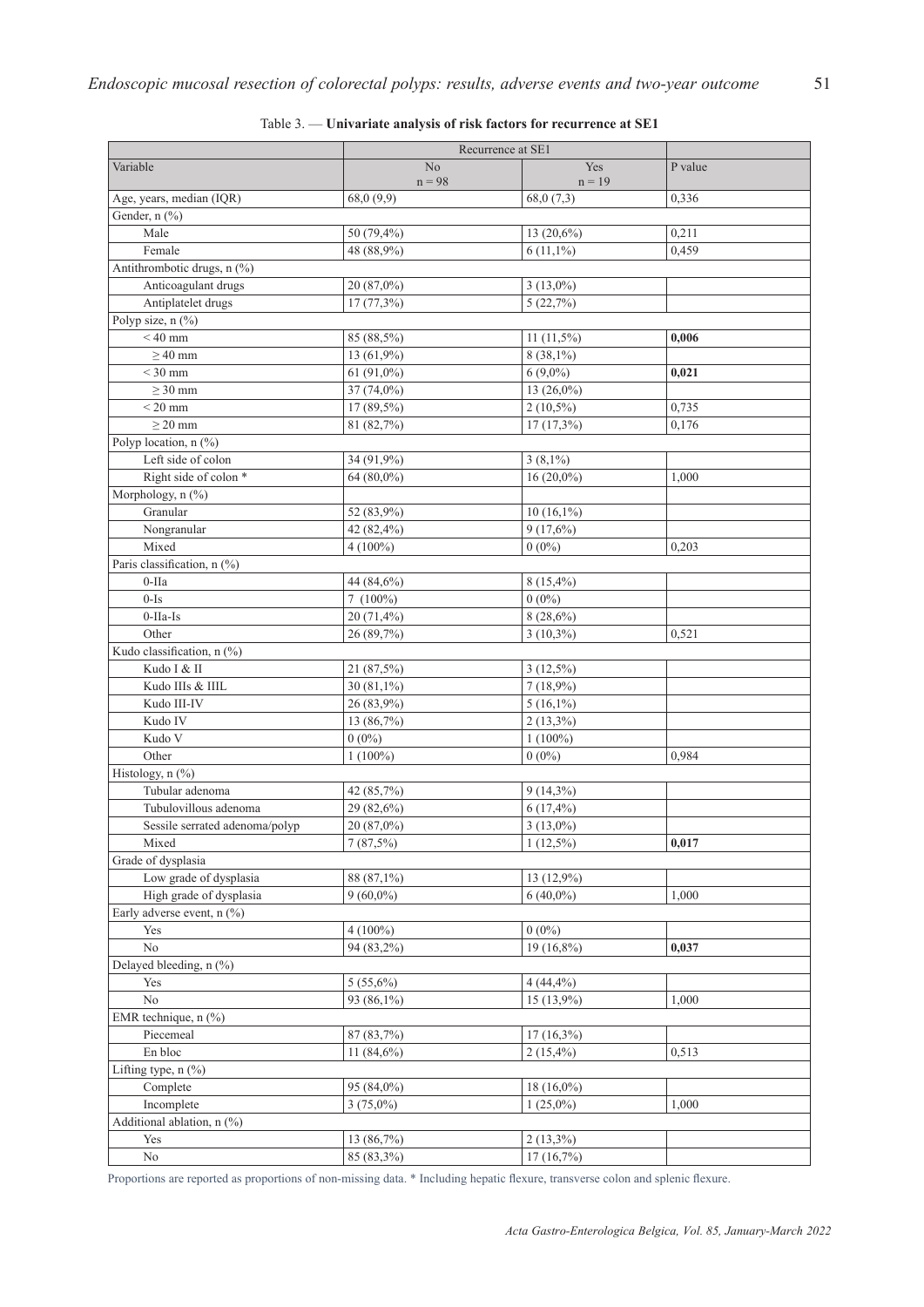Variable OR 95% CI P value Lesion size  $\geq 40$  mm  $4,03$  1,27-12,76 0,018 Lesion size  $\geq 30$  mm 2,916 0,97-8,76 0,057 Delayed bleeding 3,45 0,72-16,46 0,121 High grade of dysplasia  $\begin{array}{|c|c|c|c|c|} \hline 3,89 & 1,11-13,60 & \hline \end{array}$  0,034

Table 4. — **Multivariate analysis of risk factors for recurrence at SE1**



Figure 3. — Kaplan-Meier plot of recurrence during follow-up. The overall recurrence rate after successful EMR was 16,2%.

#### *Recurrence at SE2*

Of the 117 cases with available and clear SE1, SE2 was performed in 13 cases and still unavailable in 85. All these cases remained free of adenoma. Three patients underwent SE2 following endoscopic management of recurrence at SE1 and exhibited sustained recurrence in 2 cases. One case was immediately endoscopically treated with polypectomy. The remaining recurrence was referred for surgery. This keeps the overall recurrence rate during the study at 16,2% (Figure 3) and brings the surgical referral rate after successful EMR to 9,7%. The median SE2 follow-up period after EMR was 14,5 months (IQR 11,8-18,3 months).

# *Adverse events*

For a total of 165 EMR's, we identified early adverse event in 4 cases (2,4%) and late adverse event in 12 cases (7,3%). Four patients died during follow-up. None of these deaths was procedure-related or attributable to CRC.

Early complications occurred in 4 cases  $(2,4\%;$ bleeding:  $n = 3$ , perforation:  $n = 1$ ) and were treated conservatively or by endoscopy. In 3 cases these adverse events resulted in extension of hospital stay by 1 night for observation or further treatment (conservative:  $n =$ 1, endoscopic hemoclip application:  $n = 2$ ). One patient spent 2 additional nights in the hospital due to recurrence of RBPA after failure to achieve complete haemostasis during EMR. In this case a relook colonoscopy resulted

in a conservative approach for the remaining oozing bleeding at the EMR site.

In total, 12 (7,3%) patients presented with delayed bleeding. Median time to readmission was 7,5 days after EMR (IQR 1-11,5 days) with a median length of stay of 2 days (IQR 1-8,5 days). All patients underwent a relook colonoscopy and if needed, delayed bleeding was treated endoscopically to achieve haemostasis. Of the 12 cases, 9 were handled either conservatively  $(n = 6)$ or in case of persistent oozing with coagulation  $(n = 2)$ or submucosal adrenalin injection and clipping  $(n = 1)$ . The remaining 3 cases required immediate transfusion with packed cells (PC) due to haemodynamic instability. In 2 of these cases, additional endoscopic therapy during relook colonoscopy consisted of either clipping or application of hemospray with submucosal adrenalin injection. The third patient remained haemodynamically unstable despite resuscitative efforts with intravenous fluid replacement, PC and FFP. Urgent interventional radiology evaluation revealed active arterial bleeding from a branch of the ileocolic artery, which was successfully embolised under general anesthesia with sustained resolution of symptoms within 24 hours.

No adverse events were recorded after endoscopic treatment of recurrence during SE1 and SE2.

# **Discussion**

Endoscopic mucosal resection is the current firstline treatment for large sessile and flat colorectal lesions without suspicion of submucosal invasion. We retrospectively studied the outcome, adverse event and recurrence rates of two years of EMR in a tertiary centre. The results of our study show that high technical success rates can be achieved with few complications, consisting predominantly of delayed bleeding. Recurrence at SE1 occurred in 16,2% and was largely endoscopically treatable, underlining the importance of follow-up. Polyp size  $\geq$  40 mm and presence of HGD in the EMR resection specimen were identified as independent risk factors for local recurrence.

The current literature on colorectal EMR reflects our high technical success rate. One recent large Australian prospective study by *TATE et al.* reported a 97,6% successful resection rate in over 1600 large colorectal lesions (14). Reasons for unsuccessful EMR have been well documented in previous studies. Difficult access and submucosal fibrosis with poor lesion lifting are reported as the most frequent reasons for incomplete resection.<sup>6</sup> Consequently, biopsy should not be performed before attempting EMR as it may interfere with complete resection due to submucosal fibrosis and subsequent poor lifting (15). In Western centres, these lesions often warrant a surgical approach. Still, the overwhelming majority of large sessile and flat colorectal polyps remain non-invasive and endoscopically resectable, reinforcing the important role of EMR in general endoscopic practice (16).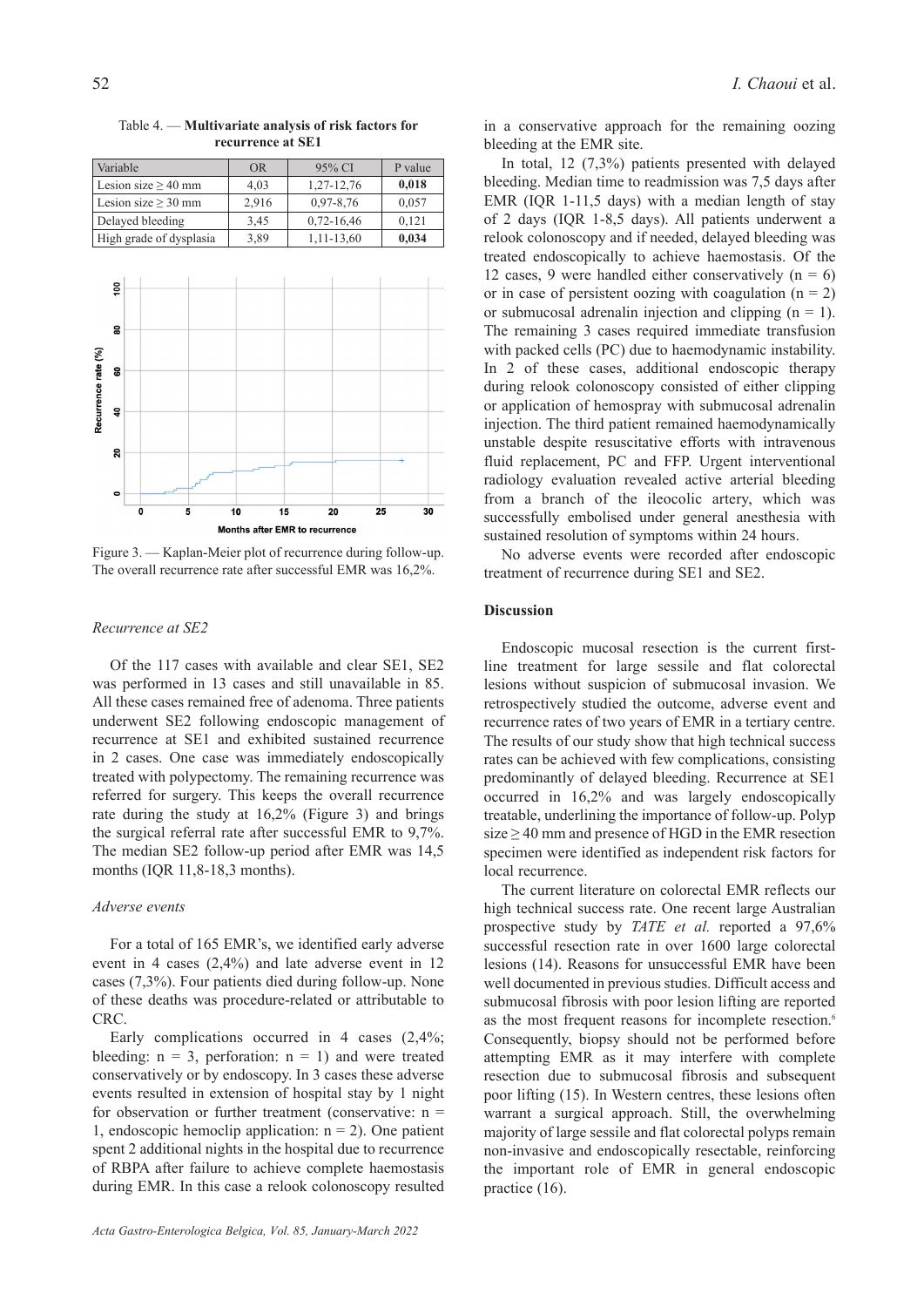Delayed bleeding is the most common adverse event described after EMR of large colorectal lesions (17). We encountered this adverse event in 7,2% of cases in our series. This is comparable to a number of studies, with reported rates ranging around 6-7% (18,19,20,21). Post-EMR hemorrhage often results in a short additional hospital readmission, but is in itself rarely serious and mostly either conservatively or endoscopically manageable. As such, transfusion, angiographic or surgical management are infrequently required. Nonetheless, EMR should only be performed by skilled endoscopists with proficiency in endoscopic haemostasis techniques, most commonly coagulation and clipping. Routine prophylactic clip closure after EMR is currently not recommended. A number of recent studies, however, suggest that the use of mechanical prophylaxis (e.g. clip closure) in the presence of certain risk factors, such as proximal location and large mucosal defect sizes may reduce the incidence of delayed bleeding after EMR (22,23). Further guidelines may address what the most suitable defects are for prophylactic closure. Perforation after EMR was exceedingly rare in our study, occurring in but one person. Described in around 1-2% of cases after EMR, it is also predominantly endoscopically treated by clipping the defect in the post-resection ulcer to attain closure (20,21,24). Hence, the morbidity associated with these complications remains low and acceptable. We accordingly find EMR to be a safe resection method for large colorectal lesions.

In the present study we found a recurrence rate of approximately 16% at SE1, consistent with the findings of several other groups (6,14,20,21). A recent systematic review reported a mean recurrence risk of 15% (95% CI 12-19%) after EMR (8). In a large prospective study of 1000 lesions, *MOSS et al.* demonstrated that while present in 16% of their cases, the majority of recurrences are small and easily endoscopically treatable (6). Our high endoscopic treatment rate confirms that in most cases recurrence does not constitute a significant barrier to a second chance at minimally invasive eradication.

Data on long term follow-up is too limited at this time to draw firm conclusions regarding late recurrence in our centre. However, as stated by *BELDERBOS et al.* nearly 90% of recurrences are detected during first follow-up (8). Our limited data seems to support this, as none of the 13 patients with clear SE1 exhibited late recurrence. The remaining percentage of recurrences will nonetheless arise after a normal previous colonoscopy. Therefore, a normal SE1 is reassuring, but this finding certainly does not negate the need for further follow-up. Furthermore, we observed sustained recurrence after endoscopic treatment of recurrence at SE1 in 2 of the 3 available cases. This finding demonstrates the difficulty of a repeat endoscopic resection at the site of a previous EMR. This is not surprising when, as stated above, we consider the effect of a simple biopsy on EMR difficulty. In these situations, the role of endoscopic submucosal dissection (ESD) may be considered.

A number of risk factors for recurrence have previously been identified, among them lesion size ≥ 40 mm, presence of HGD and piecemeal resection (6,20,25). Our results confirmed lesion size  $\geq$  40 mm and HGD as risk factors. As maintained by *TATE et al.*, a probable explanation for these risk factors may be the higher potential for residual tissue between snare placements in larger lesions, and the increased potential for propagation of remaining adenomatous tissue in the presence of HGD (25). Polyp size  $\geq$  30 mm was not significantly associated with a higher recurrence rate, though a trend was observed, further illustrating the strength of lesion size as a risk factor. We did not confirm piecemeal resection as a risk factor for recurrence, however our study proved insufficiently powered to appreciate this association, as most polyps in our study were removed in piecemeal. In addition, the number of lesions above 40 mm in size was also limited. Importantly, the relevance of this risk factor has been called into question by multiple authors, citing overall low recurrence rates and evidence of predominantly small recurrences amenable to endoscopic treatment. This finding is reinforced by our high endoscopic treatment rate (79%) during SE1. We therefore believe that even when en-bloc resection proves impractical, piecemeal EMR by a trained endoscopist remains a preferred treatment for large colorectal lesions. Albeit under the strict condition that resected lesions, especially those exhibiting one or more risk factors for recurrence, be included in a structured surveillance program to adequately detect and resect any recurrent polyp.

Indeed, our findings reassert the importance of a structured follow-up program after EMR. Still, compliance with follow-up colonoscopies remains a substantial issue, even in tertiary centres. After EMR and histopathology, patients and their general practitioner receive a report with an endoscopist-recommended follow-up interval. Yet, when actively pursuing followup reports, we found that approximately 13% of cases had not yet undergone a colonoscopy past the recommended interval. General practitioners were contacted and instructed to refer their patients for further follow-up. This phenomenon is ubiquitous in the EMR literature. In a large study with more than 1500 patients eligible for follow-up, *TATE et al.* reported that 11% failed to schedule or appear for SE1 after EMR (14). Consequently, increased efforts to improve adherence to follow-up certainly seem necessary. Preliminary results of a quality improvement project by *WERLANG et al.* suggest that a reminder system significantly increases follow-up compliance after EMR (26). Additionally, patients should be educated about the risk of interval CRC and the importance of adherence to follow-up in its prevention and early detection.

Though the majority of non-polypoid colorectal lesions can be removed in a curative manner through EMR, it is worth mentioning that ESD is a viable alternative, with higher en bloc resection rates and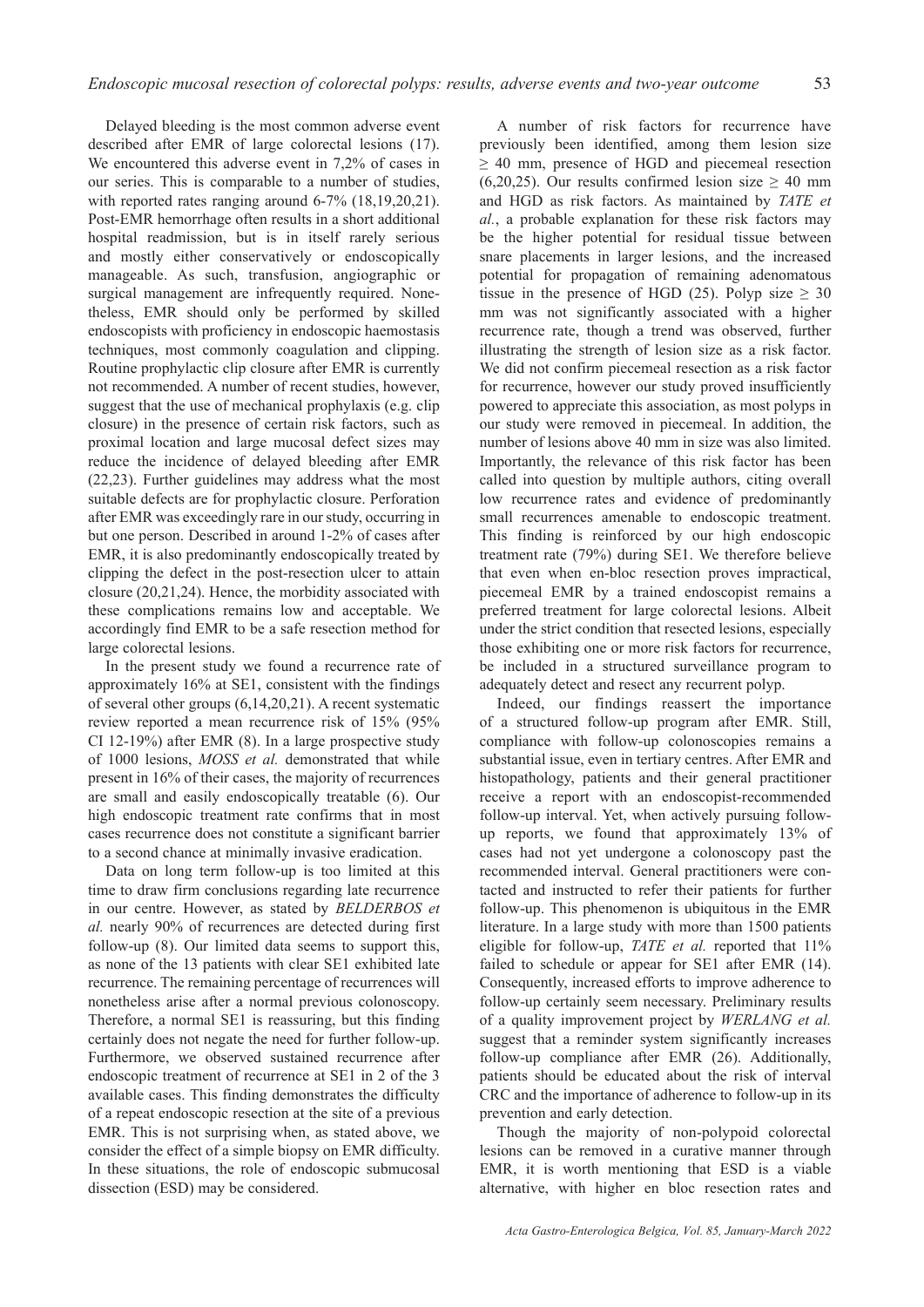lower local recurrence rates (27, 28). Certainly when we consider lesions exhibiting signs of potential submucosal invasion, en bloc resection is preferred in order to assess the resection margins through histopathology. This technique, however, is more time-consuming and technically challenging. In centers where ESD expertise is readily available and en bloc resection is preferred, patients may directly be scheduled for ESD.

This study is subject to several inherent limitations. Although patients were prospectively enrolled, data were retrospectively collected and analyzed and therefore vulnerable to the weaknesses of a retrospective analysis. Second, all procedures were performed or supervised by endoscopists with extensive EMR experience in a tertiary referral centre. Our results may therefore not be completely generalized. Moreover, although most recurrences are detectable within 6 months, longer follow-up is needed to make conclusive statements about long-term recurrence and clinically relevant parameters such as long-term surgical reference rate. Furthermore, due to a small number of recurrences, our study may not have been sufficiently powered to detect any additional risk factors.

In conclusion, this study demonstrates that in a tertiary centre, EMR is safe and effective in the treatment of large sessile and flat colorectal lesions. Delayed bleeding remains the most common adverse event but can easily be managed upon readmission. Recurrence, however infrequent, is largely endoscopically treatable during follow-up, highlighting the importance of a structured follow-up program. Lesion size  $\geq$  40 mm and presence of HGD in the resection specimen are risk factors for recurrence at SE1. Their presence should be considered when planning SE in order to emphasize the value of strict adherence to follow-up. Future studies with longer surveillance will provide more information regarding long-term outcome in our centre.

#### **Conflict of interest statement**

The authors declared no potential conflict of interest with respect to the research, authorship, and/or publication of this article.

#### **References**

- 1. BRAY F., FERLAY J., SOERJOMATARAM I., SIEGEL R. L., TORRE L. A., JEMAL A. Global cancer statistics 2018: GLOBOCAN estimates of incidence and mortality worldwide for 36 cancers in 185 countries. *CA: A Cancer Journal for Clinicians*, 2018, **68**: 394-424.
- 2. WINAWER S. J., ZAUBER A. G., HO M. N., O'BRIEN M. J., GOTTLIEB L. S., STERNBERG S. S. *et al.* Prevention of Colorectal Cancer by Colonoscopic Polypectomy. *New England Journal of Medicine*, 1993, **329**: 1977-1981.
- 3. ZAUBER A. G., WINAWER S. J., O'BRIEN M. J., LANSDORP-VOGELAAR I., VAN BALLEGOOIJEN M., HANKEY B. F. *et al.* Colonoscopic Polypectomy and Long-Term Prevention of Colorectal-Cancer Deaths. *New England Journal of Medicine*, 2012, **366**: 687-696.
- 4. WORLAND T., CRONIN O., HARRISON B., ALEXANDER L., DING N., TING A. Clinical and financial impacts of introducing an endoscopic mucosal resection service for treatment of patients with large colonic polyps

into a regional tertiary hospital. *Endoscopy International Open*, 2019, **07**: E1386-E1392.

- 5. KHASHAB M., EID E., RUSCHE M., & REX D. K. Incidence and predictors of "late" recurrences after endoscopic piecemeal resection of large sessile adenomas. *Gastrointestinal Endoscopy*, 2009, **70**: 344-349.
- 6. MOSS A., WILLIAMS S. J., HOURIGAN L. F., BROWN G., TAM W., SINGH R. *et al.* Long-term adenoma recurrence following wide-field endoscopic mucosal resection (WF-EMR) for advanced colonic mucosal neoplasia is infrequent: Results and risk factors in 1000 cases from the Australian Colonic EMR (ACE) study. *Gut*, 2015, **64**: 57-65.
- 7. MOSS A., BOURKE M. J., WILLIAMS S. J., HOURIGAN L. F., BROWN G., TAM W. Endoscopic Mucosal Resection Outcomes and Prediction of Submucosal Cancer From Advanced Colonic Mucosal Neoplasia. *Gastroenterology*, 2011, **140**: 1909-1918.
- 8. BELDERBOS T., LEENDERS M., MOONS L., SIERSEMA P. Local recurrence after endoscopic mucosal resection of nonpedunculated colorectal lesions: systematic review and meta-analysis. *Endoscopy*, 2014, **46**: 388-402.
- 9. VEITCH A. M., VANBIERVLIET G., GERSHLICK A. H., BOUSTIERE C., BAGLIN T. P., SMITH L.-A. Endoscopy in patients on antiplatelet or anticoagulant therapy, including direct oral anticoagulants: British Society of Gastroenterology (BSG) and European Society of Gastrointestinal Endoscopy (ESGE) guidelines. *Gut*, 2016, **65**: 374-389.
- 10. HSIEH Y. H., LIN H. J., TSENG G. Y., PERNG C. L., LI A. F., CHANG F. Y. *et al.* Is submucosal epinephrine injection necessary before polypectomy? A prospective, comparative study. *Hepato-Gastroenterology*, 2001, **48**: 1379- 1382.
- 11. HWANG J. H., KONDA V., ABU DAYYEH B. K., CHAUHAN S. S., ENESTVEDT B. K., FUJII-LAU L. L. *et al.* Endoscopic mucosal resection. *Gastrointestinal Endoscopy*, 2015, **82**: 215-226.
- 12. FERLITSCH M., MOSS A., HASSAN C., BHANDARI P., DUMONCEAU J.-M., PASPATIS G. *et al.* Colorectal polypectomy and endoscopic mucosal resection (EMR): European Society of Gastrointestinal Endoscopy (ESGE) Clinical Guideline. *Endoscopy*, 2017, **49**: 270-297.
- 13. BISSCHOPS R., EAST J. E., HASSAN C., HAZEWINKEL Y., KAMIŃSKI M. F., NEUMANN H. *et al.* Advanced imaging for detection and differentiation of colorectal neoplasia: European Society of Gastrointestinal Endoscopy (ESGE) Guideline - Update 2019. *Endoscopy*, 2019, **51**: 1155-1179.
- 14. TATE D. J., DESOMER L., AWADIE H., GOODRICK K., HOURIGAN L., SINGH R. *et al.* EMR of laterally spreading lesions around or involving the appendiceal orifice: technique, risk factors for failure, and outcomes of a tertiary referral cohort (with video). *Gastrointestinal Endoscopy*, 2018, **87**: 1279-1288.
- 15. HAN K. S., SOHN D. K., CHOI D. H., HONG C. W., CHANG H. J., LIM S.-B. *et al.* Prolongation of the period between biopsy and EMR can influence the nonlifting sign in endoscopically resectable colorectal cancers. *Gastrointestinal Endoscopy*, 2008, **67**: 97-102.
- 16. BOGIE R., VELDMAN M., SNIJDERS L., WINKENS B., KALTENBACH T., MASCLEE A. *et al.* Endoscopic subtypes of colorectal laterally spreading tumors (LSTs) and the risk of submucosal invasion: a meta-analysis. *Endoscopy*, 2018, **50**: 263-282.
- 17. VAN DER STAR S., MOONS L. M. G., TER BORG F., VAN BERGEIJK J. D., GEESING J. M. J., GROEN J. N. *et al.* Management of delayed bleeding after endoscopic mucosal resection of large colorectal polyps: a retrospective multi-center cohort study. *Endoscopy International Open*, 2020, **08**: E1052-E1060.
- 18. BURGESS N. G., WILLIAMS S. J., HOURIGAN L. F., BROWN G. J., ZANATI S. A., SINGH R. *et al.* A Management Algorithm Based on Delayed Bleeding After Wide-Field Endoscopic Mucosal Resection of Large Colonic Lesions. *Clinical Gastroenterology and Hepatology*, 2014, **12**: 1525-1533.
- 19. BURGESS N. G., METZ A. J., WILLIAMS S. J., SINGH R., TAM W., HOURIGAN L. F., *et al.* Risk Factors for Intraprocedural and Clinically Significant Delayed Bleeding After Wide-field Endoscopic Mucosal Resection of Large Colonic Lesions. *Clinical Gastroenterology and Hepatology*, 2014, **12**: 651-661.
- 20. PELLISE M., BURGESS N. G., TUTTICCI N., HOURIGAN L. F., ZANATI S. A., BROWN G. J. *et al.* Endoscopic mucosal resection for large serrated lesions in comparison with adenomas: A prospective multicentre study of 2000 lesions. *Gut*, 2017, **66**: 644-653.
- 21. HASSAN C., REPICI A., SHARMA P., CORREALE L., ZULLO A., BRETTHAUER M. *et al.* Efficacy and safety of endoscopic resection of large colorectal polyps: a systematic review and meta-analysis. *Gut*, 2016, **65**: 806- 820.
- 22. YANG T., WU Y., LEE P., CHANG C., LU H., CHEN Y. *et al*. Prophylactic clipping after endoscopic mucosal resection of large nonpedunculated colorectal lesions: A meta-analysis. *Journal of Gastroenterology and Hepatology*, 2021, Advance online publication. doi: 10.1111/jgh.15472